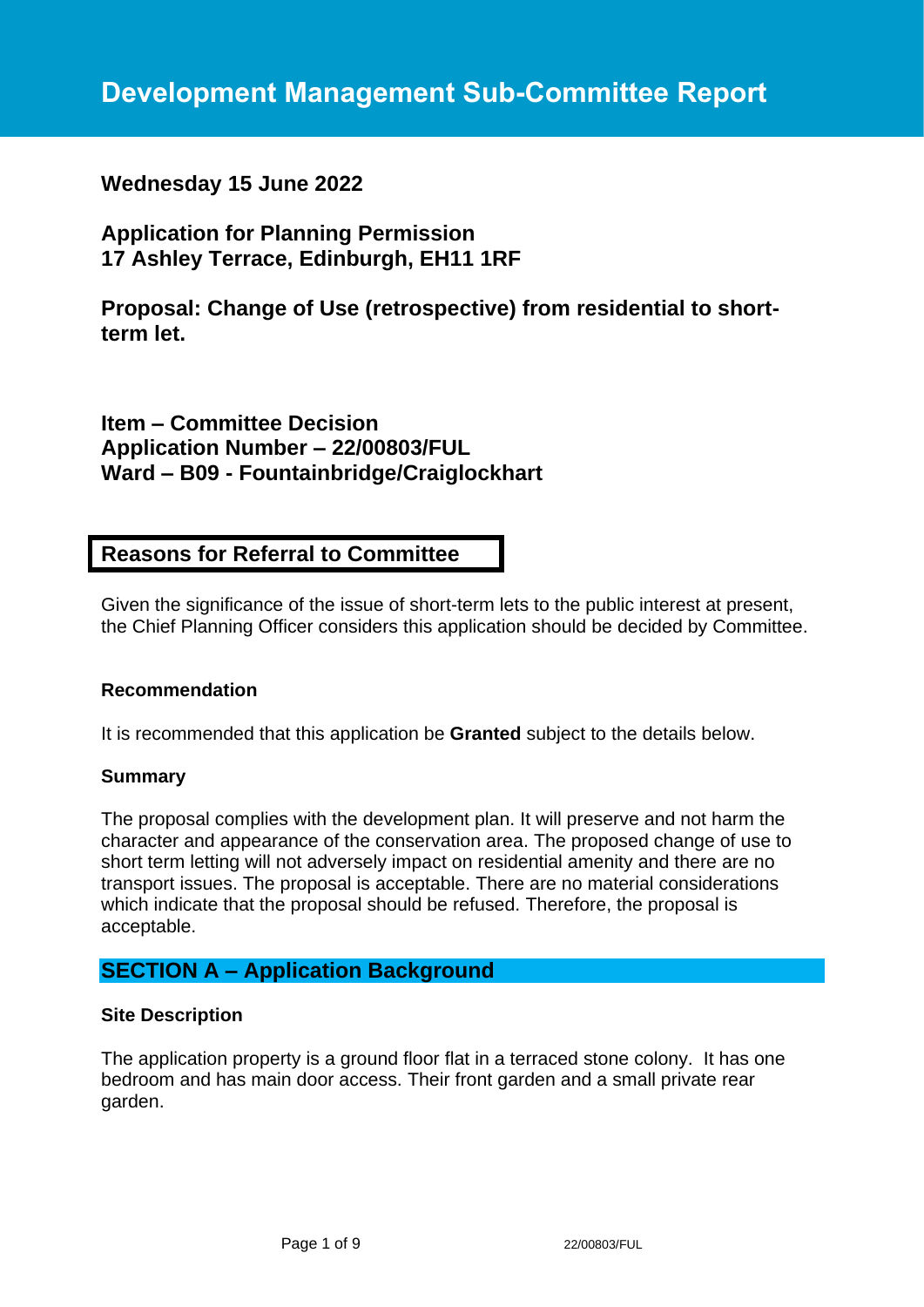The surrounding area is predominantly residential although it contains a mix of uses, such as shops. Ashley Terrace Local Centre is across the road from the application property. The application site is on a bus route and is near Slateford Road, a key thoroughfare, which is also a bus route served by a frequent service.

The property is in Shandon Conservation Area.

## **Description of the Proposal**

The application seeks planning permission for a change of use from residential to a short term holiday let apartment. It is a retrospective application because the short term let use has been operating since February 2014.

### **Supporting Information**

− Planning Statement

### **Relevant Site History**

No relevant site history.

### **Other Relevant Site History**

No other relevant planning site history.

### **Pre-Application process**

There is no pre-application process history.

### **Consultation Engagement**

No consultations undertaken.

### **Publicity and Public Engagement**

**Date of Neighbour Notification:** 23 February 2022 **Date of Renotification of Neighbour Notification:** Not Applicable **Press Publication Date(s):** 4 March 2022; **Site Notices Date(s):** 1 March 2022; **Number of Contributors: 1**

## **Section B - Assessment**

### **Determining Issues**

Due to the proposed development falling within a conservation area, this report will first consider the proposals in terms of Section 64 of the Planning (Listed Buildings and Conservation Areas) (Scotland) Act 1997:

− Is there a strong presumption against granting planning permission due to the development conflicting with the objective of preserving or enhancing the character or appearance of the conservation area?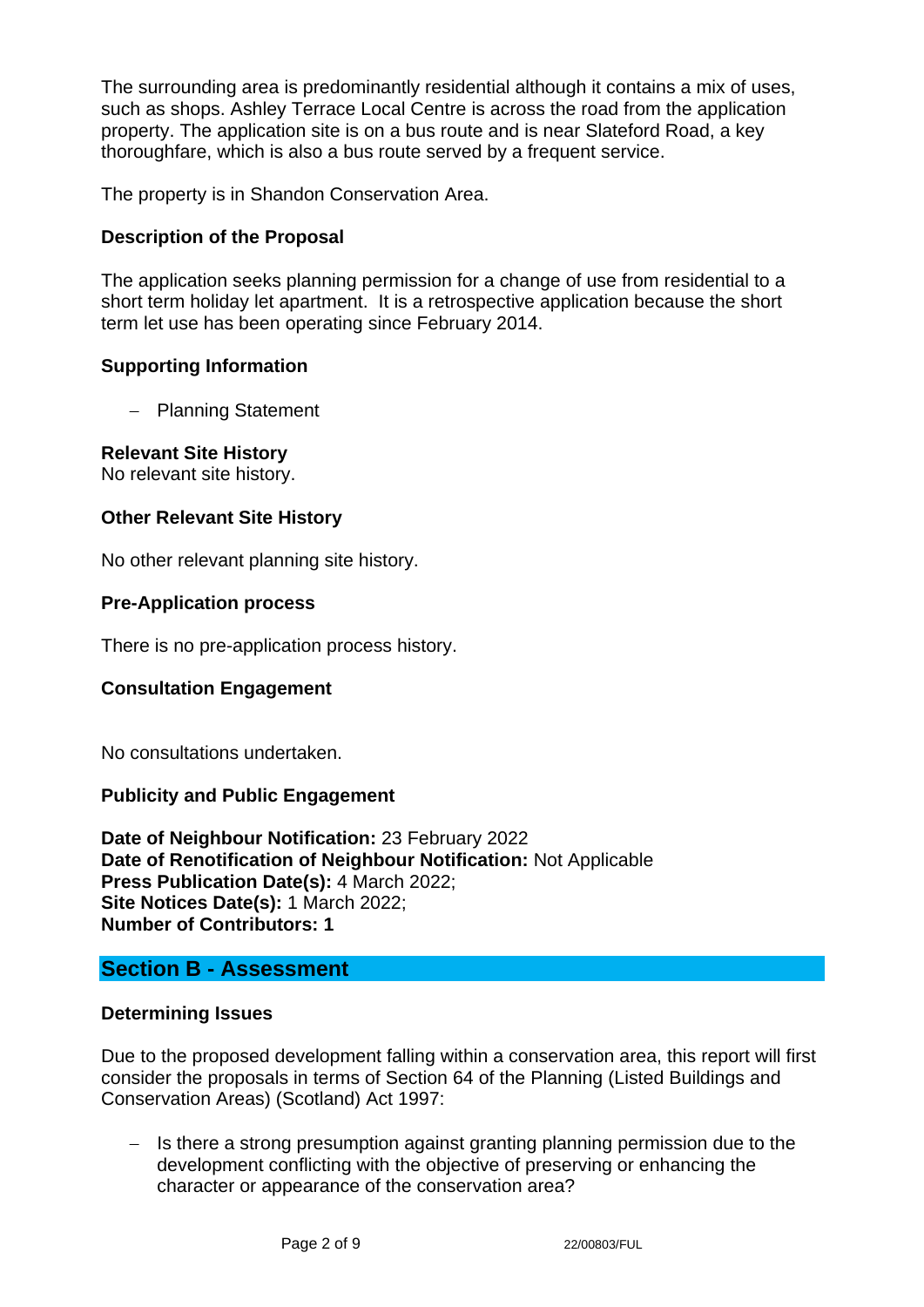− If the strong presumption against granting planning permission is engaged, are there any significant public interest advantages of the development which can only be delivered at the scheme's proposed location that are sufficient to outweigh it?

This report will then consider the proposed development under Sections 25 and 37 of the Town and Country Planning (Scotland) Act 1997 (the 1997 Act):

Do the proposals comply with the development plan?

If the proposals do comply with the development plan, are there any compelling material considerations for not approving them?

If the proposals do not comply with the development plan, are there any compelling material considerations for approving them?

In the assessment of material considerations this report will consider:

- − the Scottish Planning Policy presumption in favour of sustainable development, which is a significant material consideration due to the development plan being over 5 years old;
- − equalities and human rights;
- − public representations and
- − any other identified material considerations.

### **Assessment**

To address these determining issues, it needs to be considered whether:

### **a) The proposals harm the character or appearance of the conservation area?**

The following HES guidance is relevant in the determination of this application:

− Managing Change in the Historic Environment: Guidance on Conservation Areas

Section 64(1) of the Planning (Listed Buildings and Conservation Areas) (Scotland) Act 1997 states:

"In exercise, with respect to any buildings or other land in a conservation area, of any powers under any of the provisions in subsection (2), special attention shall be paid to the desirability of preserving or enhancing the character or appearance of that area."

The Shandon Conservation Area Character Appraisal emphasises the street layout, which excludes through traffic; the uniform, high density layout; the uncluttered streets; the integrity of architectural design in use of materials; and the predominant residential use.

Ashley Terrace is the only street in the Shandon Colonies which has through traffic as it is on a main road linking Slateford Road to Polwarth Terrace and Colinton Road. It is opposite a shop and near other shops and commercial uses.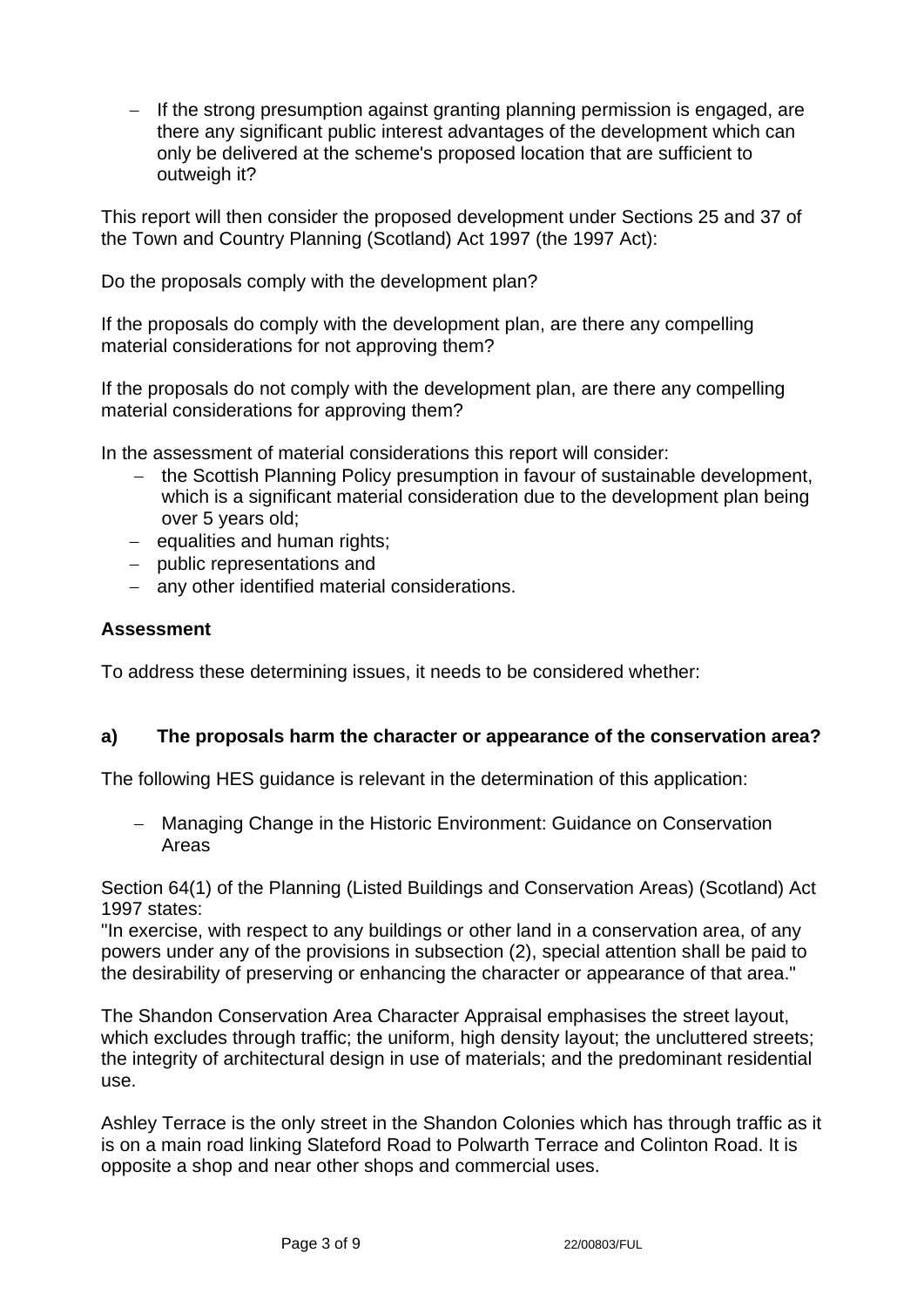The character of this part of the conservation area has a more active and busier feel compared to the other streets in Shandon Conservation Area. The proposal will provide accommodation for tourists and individuals visiting the city, in a street of mixed uses. The proposal will not have a negative impact on the character of the conservation area.

There are no external alterations and the development preserves both the character and appearance of the conservation area. The change of use from a one-bedroom domestic flat to a short-term holiday let (STL) will not have any material impact on the character of the conservation area. The change of use would preserve the appearance of the conservation area.

## **Conclusion in relation to the conservation area**

The proposal does not harm the conservation area and preserves it character and appearance. It is therefore acceptable with regard to Section 64 of the Planning (Listed Buildings and Conservation Areas) (Scotland) Act 1997.

## **b) The proposals comply with the development plan?**

The development plan comprises the Strategic and Local Development Plans. The relevant Edinburgh Local Development Plan 2016 (LDP) policies to be considered are:

- − LDP Environment policy Env 6
- − LDP Housing policy Hou 7
- − LDP Transport policies Tra 2 and Tra 3.

The non-statutory 'Listed Buildings and Conservation Area' guidance is a material consideration that is relevant when considering policy Env 6. The non-statutory Guidance for Businesses is relevant when considering policy Hou 7.

## Conservation Area

LDP Policy Env 6 (Conservation Areas - Development) states that development within a conservation area will be permitted if it preserves or enhances the special character or appearance of the conservation area and is consistent with the relevant conservation area character appraisal and demonstrates high standards of design and utilises materials appropriate to the historic environment.

The impact on the character and appearance of the conservation area has been considered above in b). It was concluded that the change of use would not have any material impact on the character of the conservation area and would preserve the appearance of the conservation area.

The proposal complies with LDP Policy Env 6.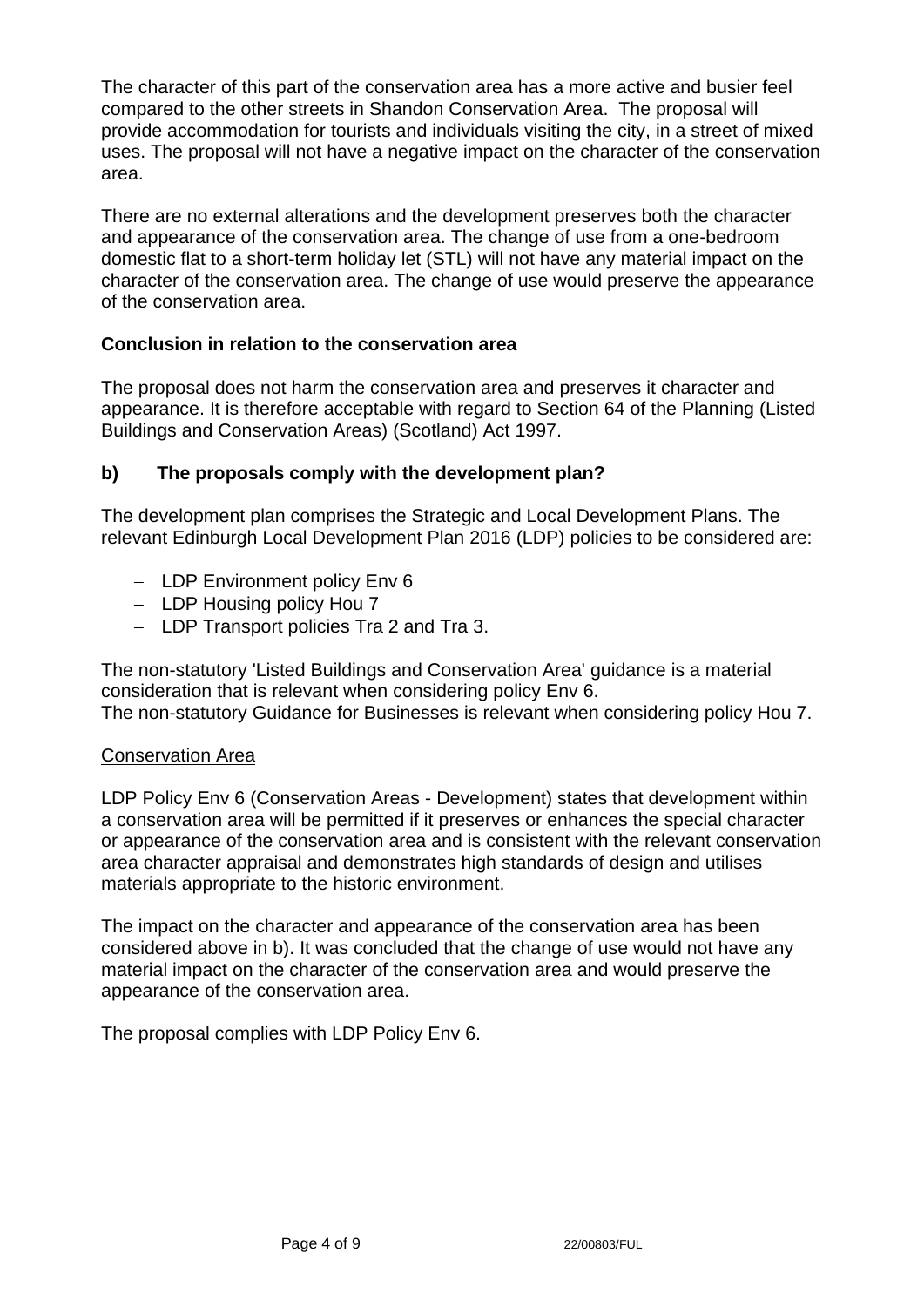### Principle of Development

The main policy that is applicable to the assessment of short-stay lets (STLs) is LDP policy Hou 7 (Inappropriate Uses in Residential Areas) which states that developments, including changes of use which would have a materially detrimental impact on the living conditions of nearby residents, will not be permitted. There are no policies relating specifically to the loss of housing stock or the control of short stay lets in the current LDP.

The non-statutory Guidance for Businesses states that an assessment of a change of use of dwellings to short stay lets will have regard to:

- − The character of the new use and of the wider area;
- − The size of the property;
- − The pattern of activity associated with the use including numbers of occupants, the period of use, issues of noise, disturbance and parking demand and
- − The nature and character of any services provided.

In connection to short stay lets it states - "The Council will not normally grant planning permission in respect of flatted properties where the potential adverse impact on residential amenity is greatest".

There has been a number of appeal decisions which have helped to assess whether short stay letting is acceptable or not. These appeals are material planning considerations. The main determining issues in these cases relate to the following:

- − The location of the property and, in particular, whether it is part of a common stair shared by residents. Typically, appeals are successful where the property has its own private access;
- − The frequency of movement and likely disturbance for neighbours, and whether this is likely to be more than a full-time tenant occupying the flat. Generally, the smaller the flat the less likelihood of disturbance to neighbours;
- The impact on the character of the neighbourhood. Again, this often relates to the size of the property and whether anyone renting it for a few days is likely to shop or use local services any differently from a long-term tenant;
- − The nature of the locality and whether the property is located within an area of activity such as being on a busy road or near shops and other commercial services. As such, residents would be accustomed to some degree of ambient noise/ disturbance.

These appeals have also found that short stay visitor accommodation units can be acceptable in predominately residential areas.

Paragraph 220 of the LDP acknowledges that tourism is the biggest source of employment in Edinburgh, providing jobs for over 31,000 people. Whilst there is not a specific LDP policy relating to the jobs created through the required care, maintenance and upkeep of STL properties, the economic benefits are a material planning consideration.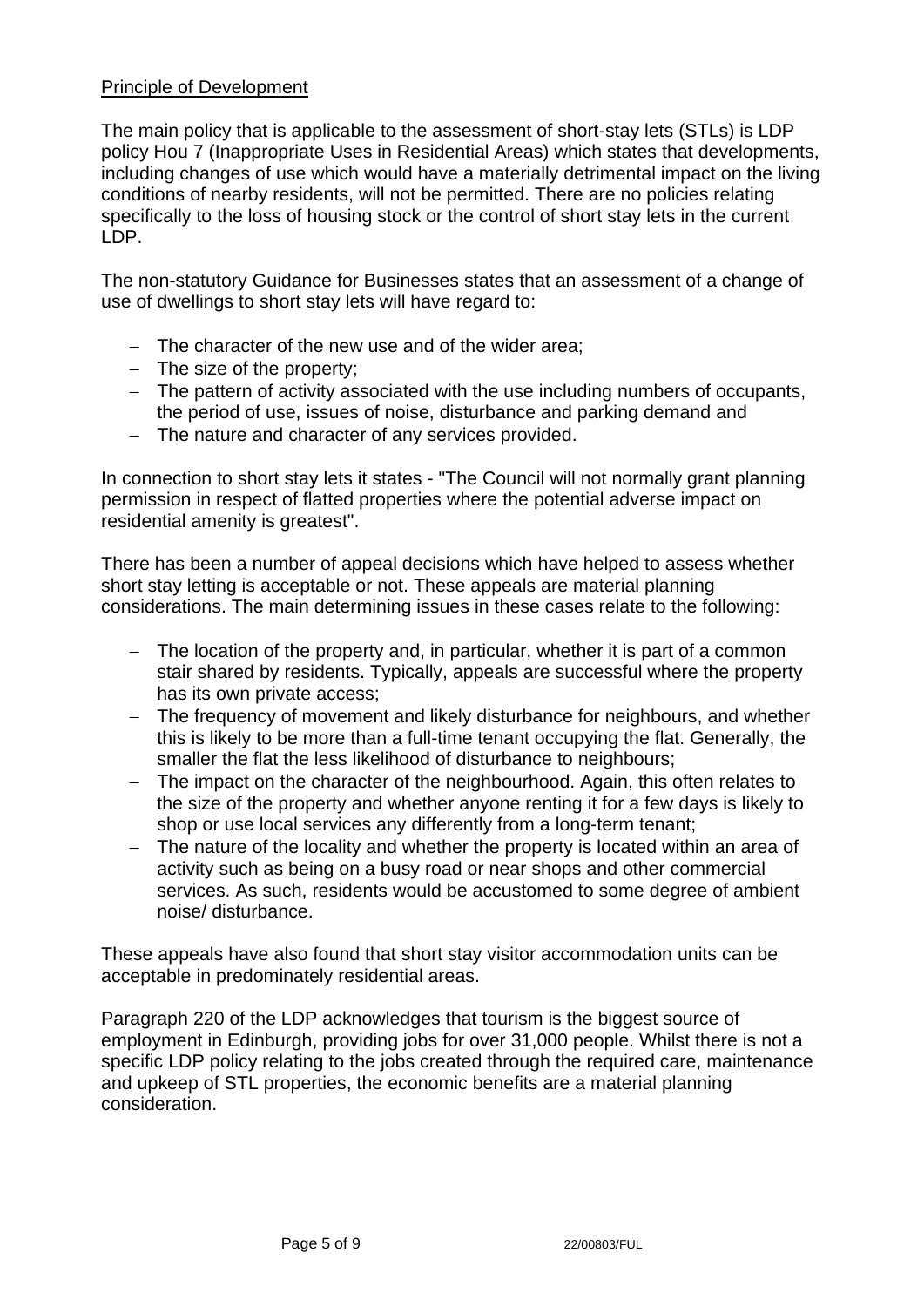In this case the property has its own front entrance access and front garden. There is no direct access to the garden of the upper flat nor to communal ground. Due to the location of the property being on a main road with mixed uses, including commercial and retail uses, there is already a degree of activity on the street. The question is whether the conversion of this unit to a short term let will make that materially worse and so adversely impact on residential amenity.

This is a one bedroom property suitable for two persons and the likelihood of disturbance to neighbours is low. The property is currently being used as a short term let. Whilst any planning permission cannot be conditioned in terms of number of occupants, it is unlikely it will be used for large numbers of visitors which may impact on neighbours' amenity. There will be no adverse impact on residential amenity and the proposal complies with LDP policy Hou 7.

### Neighbouring Amenity

Policy Hou 7 (Inappropriate Uses in Residential Areas) states that developments, including changes of use, which would have a materially detrimental effect on the living conditions of nearby residents, will not be permitted.

This has been considered above under heading Principle of Development and it was concluded that there would be no adverse impact on residents.

Anti-social behaviour such as noise disturbance can be dealt with through relevant legislation, such as by Police Scotland or Environmental Health Acts.

The proposal complies with LDP policy Hou 7.

### Transport and Parking

LDP policy Tra 2 - Private Car Parking encourages low car provision where a development is accessible to public transport stops and that existing off-street car parking spaces could adequately accommodate the proposed development.

LDP policy Tra 3 - Private Cycle Parking supports development where proposed cycle parking and storage provision complies with the standards set out in Council Guidance.

There is no vehicle parking and no cycle parking. Zero parking is acceptable and there is no requirement for cycle parking for short term lets. Bicycles could be parked in the front garden or inside the property.

The proposal complies with policies Tra 2 and Tra 3.

### **Conclusion in relation to the Development Plan**

The proposal complies with the development plan. It will not harm and will preserve the character and appearance of the conservation area. The proposed change of use to short term letting will not adversely impact on residential amenity and the principle of the development is acceptable. There are no transport issues.

### **c) There are any other material considerations which must be addressed?**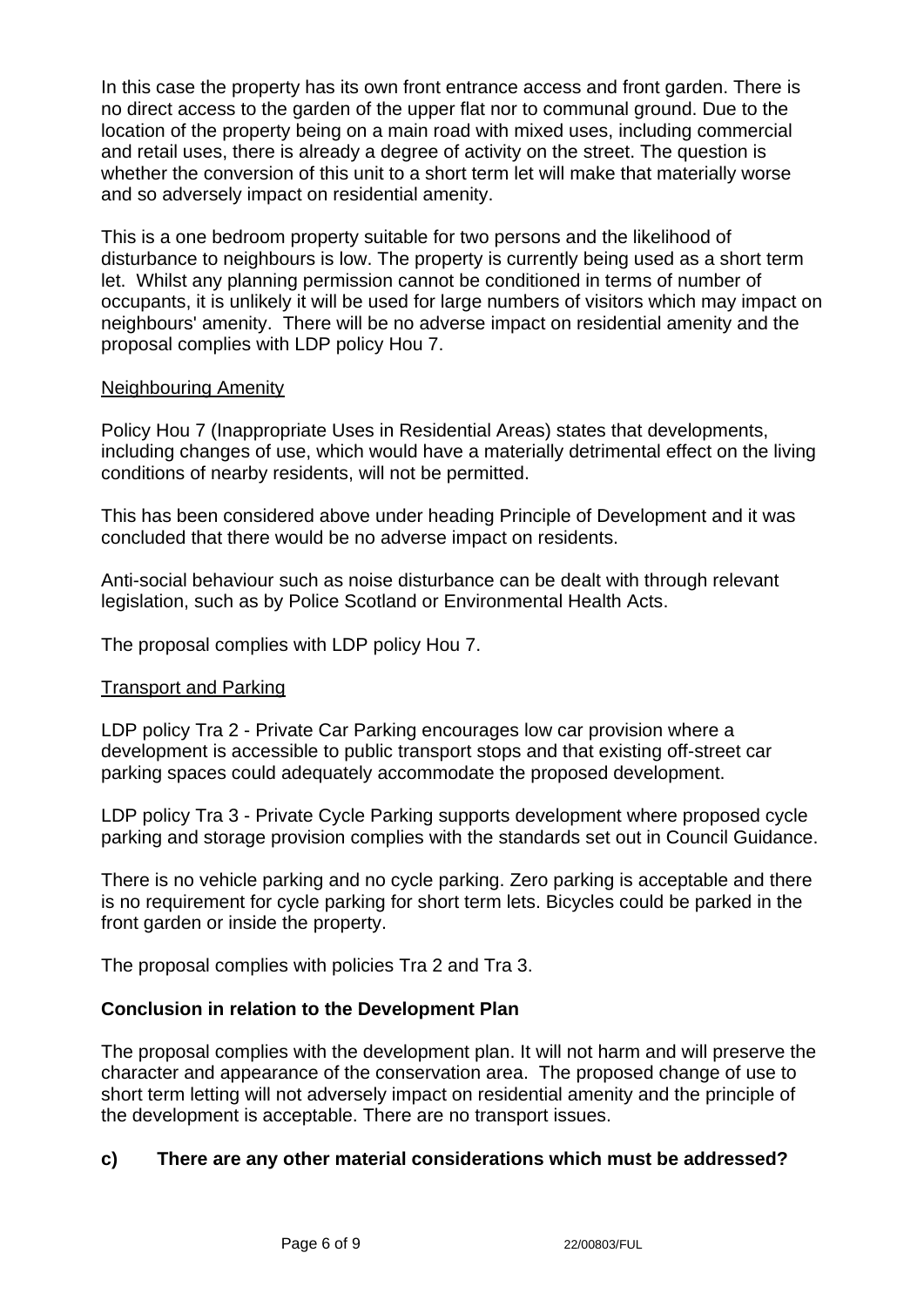The following material planning considerations have been identified:

### SPP - Sustainable development

Scottish Planning Policy (SPP) is a significant material consideration due to the LDP being over 5 years old. Paragraph 28 of SPP gives a presumption in favour of development which contributes to sustainable development. Paragraph 29 outlines the thirteen principles which should guide the assessment of sustainable development.

The proposal complies with Paragraph 29 of SPP. It will contribute to the economy and will make efficient use of existing infrastructure including supporting the town centre (Ashley Terrace).

#### Emerging policy context

The Draft National Planning Framework 4 is being consulted on at present and has not been adopted. As such, little weight can be attached to it as a material consideration in the determination of this application.

While City Plan 2030 represents the settled will of the Council, it has not yet been submitted to Scottish Ministers for examination. As such, little weight can be attached to it as a material consideration in the determination of this application.

#### Equalities and human rights

Due regard has been given to section 149 of the Equalities Act 2010. No impacts have been identified.

Consideration has been given to human rights. No impacts have been identified through the assessment and no comments have been received in relation to human rights.

#### Public representations

A summary of the representations is provided below:

#### *material support comment*

− neighbouring amenity - never had any issues or concerns since the property has been let out

### **Conclusion in relation to identified material considerations**

The proposals do not raise any issues in relation to other material considerations identified.

### **Overall conclusion**

The proposal complies with the development plan. It will preserve and not harm the character and appearance of the conservation area. The proposed change of use to short term letting will not adversely impact on residential amenity and there are no transport issues. The proposal is acceptable.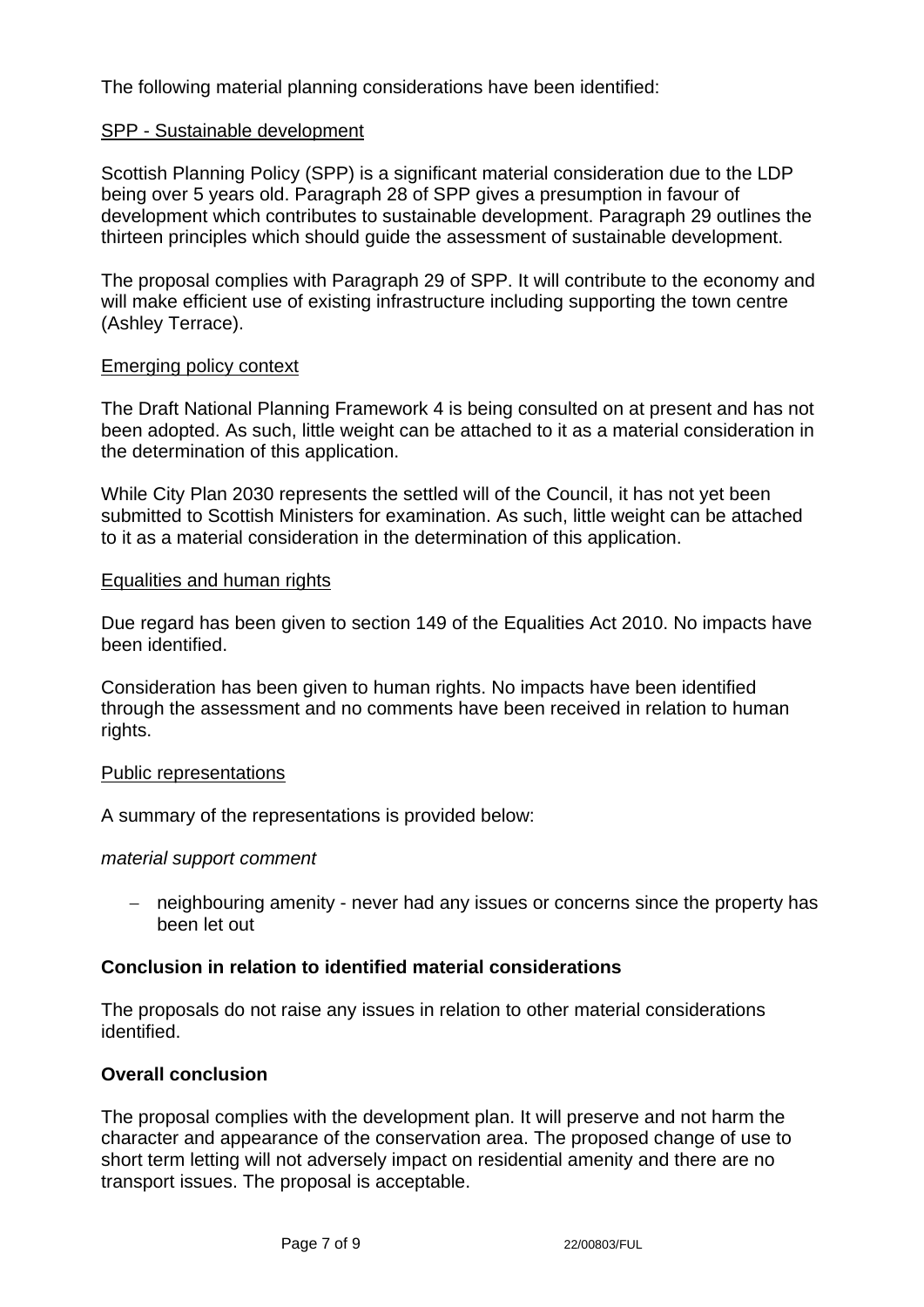# **Section C - Conditions/Reasons/Informatives**

The recommendation is subject to the following;

### **Background Reading/External References**

To view details of the application, go to the Planning Portal

**Further Information -** [Local Development Plan](https://www.edinburgh.gov.uk/local-development-plan-guidance-1/edinburgh-local-development-plan/1)

**Date Registered: 21 February 2022**

**Drawing Numbers/Scheme**

**David Givan Chief Planning Officer PLACE The City of Edinburgh Council**

Contact: Jackie McInnes, Planning officer E-mail:jackie.mcinnes@edinburgh.gov.uk